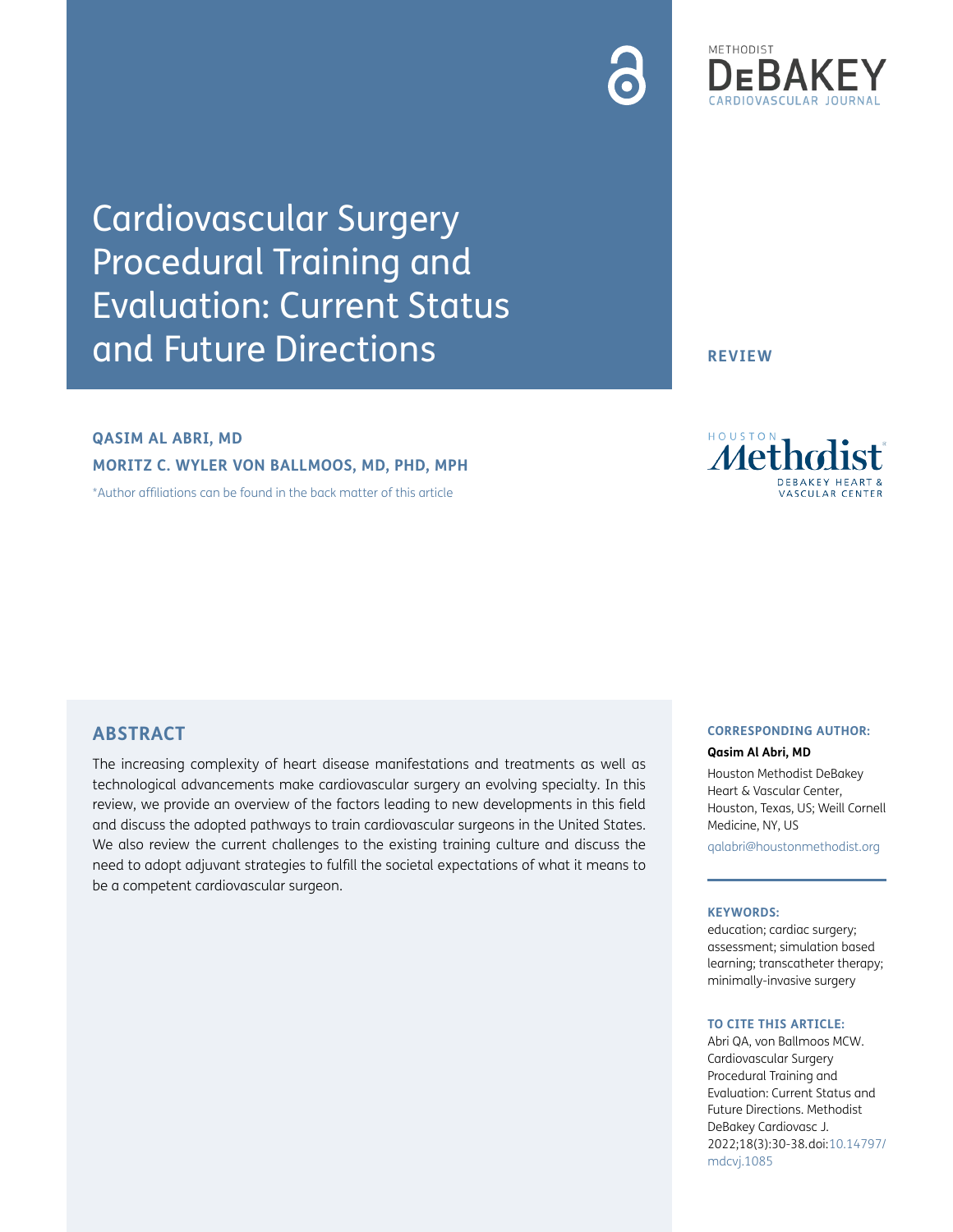## **INTRODUCTION**

Cardiovascular surgery is a young medical specialty. Open heart surgery as we know it today was unthinkable before the 1950s, when the first cardiopulmonary bypass circuits were devised.<sup>1</sup> The technological advances and the expansion of surgical techniques that cardiovascular surgery has seen in this short time are truly remarkable. In parallel, major advances in diagnosis and medical management of cardiovascular pathologies, along with the emergence of interventional cardiology, have continuously moved the goal post for cardiac surgery. Prime examples are the development of percutaneous coronary interventions (PCI) in the 1980s and, more recently, the adoption of transcatheter technology for the treatment of valvular heart disease. With the establishment of interventional cardiology in the late 1970s, fewer residents pursued training in cardiovascular surgery for fear that the specialty would become obsolete. Yet cardiovascular surgery has not vanished. In fact, the country is facing an unprecedented national shortage of cardiothoracic surgeons[.2](#page-7-2)

In many ways, cardiac surgery has been reinventing itself since its earliest days, and it must continue to do so as our population grows and ages while technological advances create new treatment paradigms. Furthermore, outcomes after cardiovascular surgery have significantly improved over time<sup>3</sup> while accountability for outcomes has increased with public reporting.<sup>4</sup> These changes have important implications for how we train cardiovascular surgeons today and adequately prepare them for future changes. This review discusses the current training pathways and requirements using the example of valvular heart disease, highlights recent developments in cardiovascular surgery that are creating new training needs, and suggests areas for improvement and further research.

## **TRAINING PATHWAYS, REQUIREMENTS, AND ASSESSMENT TOOLS**

The American Board of Thoracic Surgery (ABTS) has four pathways to board certification: completion of (1) a 5-year general surgery residency approved by the Accreditation Council for Graduate Medical Education (ACGME) followed by an ACGME-approved thoracic surgery residency; (2) a 5-year residency in general surgery, cardiac surgery, or vascular surgery accredited by the Royal College of Physicians and Surgeons of Canada and completion of an ACGME-approved thoracic surgery residency; (3) an ACGMEapproved integrated 6-year program in thoracic surgery following medical school; or (4) an ACGME-approved

5-year vascular surgery residency followed by an ACGMEapproved thoracic surgery residency. The specialty name and board designation of "thoracic surgery" as well as the names of related societies (Society of Thoracic Surgeons, American Association of Thoracic Surgery) allude to the common origin and shared areas of interest (organs of the chest) that encompass both general thoracic surgery and cardiovascular surgery. In fact, most ABTS-certified surgeons practice both general thoracic surgery and cardiovascular surgery. This prevailing practice pattern, the shared interests, and combined strength for health care policy purposes are important reasons why a separation of the two increasingly subspecialized disciplines has not yet occurred in the US. However, the benefits of dividing training and therefore board certification into two distinct disciplines, as is the case in Canada and most of Europe, is increasingly a topic of discussion.

Currently, residents in the US are required to train and gain minimum proficiency in both general thoracic and cardiovascular procedures. The ABTS allows for a residency program focus with slightly different operative requirements weighted in either direction (general thoracic versus cardiovascular). The requirements are outlined in the ACGME Milestone Competencies, supplemented by the respective ACGME assessment forms. The ABTS also has a separate requirement for cases being performed when the resident is the surgeon. $5$  Both are rather rough guidelines to ensure a minimum level of competency. In the case of valvular heart disease, residents at graduation (level 4) are required to have a basic understanding of what valve pathology looks like on echocardiography, formulate appropriate treatment plans including surgical and transcatheter options [\(Figure 3\)](#page-2-0), and be proficient in aortic/ mitral/tricuspid valve repair and replacement surgery, multivalve surgery, complications of valve surgery, and transcatheter aortic valve replacement (TAVR) [\(Figure 1\)](#page-2-0). The corresponding ABTS operative requirements are 25 aortic valve surgeries, 15 mitral valve surgeries, and 5 TAVR surgeries with another 10 as an assistant. The suggested assessment tools are direct observation, end-of-rotation review, medical record review, and simulation.

Considering recent developments in the structural heart disease domain, it is questionable if these requirements are sufficient to prepare future surgeons for practice. Similar concerns apply to all domains across general thoracic, cardiovascular, and congenital heart surgery. Considering the breadth of the field, competition for training time is unavoidable. In recognition of this, congenital heart surgery now has its own ACGME certificate that is obtained following a thoracic surgery residency, which currently has only a minimal requirement for congenital heart surgery.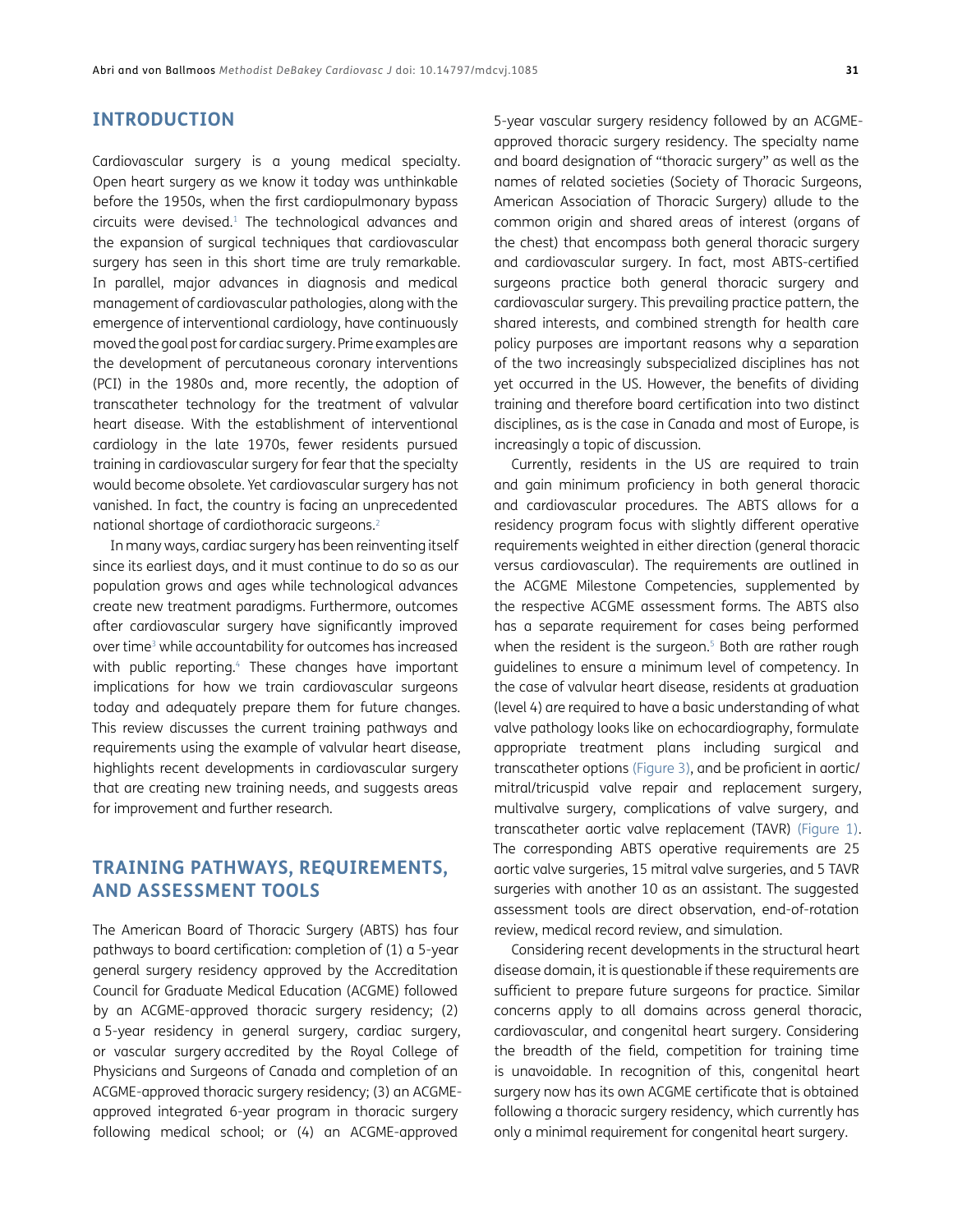| <b>Patient Care 3: Valvular Disease</b><br>Overall intent: To manage patients with valvular heart disease                                                 |                                                                                                                                                                                                     |  |
|-----------------------------------------------------------------------------------------------------------------------------------------------------------|-----------------------------------------------------------------------------------------------------------------------------------------------------------------------------------------------------|--|
| <b>Milestones</b>                                                                                                                                         | <b>Examples</b>                                                                                                                                                                                     |  |
| Level 1 Performs a disease specific history<br>and physical and develops a diagnostic<br>plan for patients with valvular heart disease                    | · Identifies murmurs of aortic stenosis, aortic insufficiency, mitral stenosis, and<br>mitral insufficiency<br>• Identifies indications for echocardiogram in patients with suspected valvular      |  |
| Assists in routine procedures, including set-<br>up and positioning, for patients with valvular<br>heart disease                                          | disease<br>• First-assists on the performance of aortic and mitral valve procedures                                                                                                                 |  |
| Performs routine post-operative care and<br>recognizes complications related to heart<br>valve surgery                                                    | • Identifies postoperative arrhythmias including atrial fibrillation<br>• Understands use of inotropes in routine post-operative patient                                                            |  |
| Level 2 Interprets diagnostic testing and<br>develops a treatment plan for a patient with<br>routine valvular heart disease                               | · Identifies aortic stenosis, aortic insufficiency, mitral stenosis, and mitral<br>insufficiency on echocardiogram<br>· Identifies indications for valve surgery                                    |  |
| Performs components of routine<br>procedures for patients undergoing surgery<br>for valvular heart disease                                                | • Performs sternotomies, cannulation, and suture placement for valve<br>procedures                                                                                                                  |  |
| Manages routine post-operative<br>complications                                                                                                           | • Manages post-operative arrhythmias and postoperative bleeding                                                                                                                                     |  |
| Level 3 Develops a treatment plan,<br>including outpatient follow-up, for a patient<br>with complex valvular heart disease                                | • Identifies candidates for valve repair versus replacement versus percutaneous<br>valve therapies                                                                                                  |  |
| Performs basic procedures on patients with<br>valvular heart disease and recognizes intra-<br>operative complications                                     | • Performs aortic valve replacement, mitral valve replacement, tricuspid valve<br>repair<br>· Identifies and creates a plan for treatment of paravalvular leak or systolic<br>anterior motion (SAM) |  |
| Recognizes and creates a plan for complex<br>complications                                                                                                | • Identifies and creates a plan for treatment of post-operative tamponade, heart<br>block, or hemolysis after valve surgery                                                                         |  |
| Level 4 Develops a treatment plan,<br>including outpatient follow-up, for a patient<br>with multiple comorbidities and advanced<br>valvular heart disease | • Develops a plan for patients with multivalvular disease<br>• Develops a plan for patients with valvular disease and low ejection fraction                                                         |  |
| Performs complex procedures and<br>manages intra-operative complications in                                                                               | • Performs mitral valve repair<br>• Performs multivalvular replacement<br>• Manages patient with small aortic root                                                                                  |  |
| patients undergoing surgery for valvular<br>heart disease                                                                                                 | • Performs transcatheter aortic valve replacement (TAVR)<br>• Manages systolic anterior motion                                                                                                      |  |
| Manages complex complications<br>Level 5 Performs advanced procedures for                                                                                 | • Manages endocarditis of a prosthetic valve with systemic manifestations<br>• Manages patient with valve thrombosis<br>• Performs redo-valvular surgery                                            |  |
| valvular heart disease                                                                                                                                    | • Manages aortic root abscess                                                                                                                                                                       |  |
| Manages advanced intra- and post-<br>operative complications<br><b>Assessment Models or Tools</b>                                                         | • Manages complications of multi-valve surgery<br>• Manages atrioventricular groove disassociation                                                                                                  |  |
|                                                                                                                                                           | • Direct observation<br>• End-of-rotation review<br>• Medical record (chart) review<br>• Mock oral                                                                                                  |  |
|                                                                                                                                                           | • Simulation                                                                                                                                                                                        |  |
| <b>Curriculum Mapping</b><br><b>Notes or Resources</b>                                                                                                    | $\bullet$                                                                                                                                                                                           |  |
|                                                                                                                                                           | · TSDA. Cardiac Surgery Simulation Curriculum. https://tsda.org/. 2020<br>• STS. https://www.sts.org/online-learning/sts-thoracic-surgical-curriculum. 2021                                         |  |

<span id="page-2-0"></span>**Figure 1** Accreditation Council for Graduate Medical Education milestone competencies for valvular disease. ©2020 Accreditation Council for Graduate Medical Education.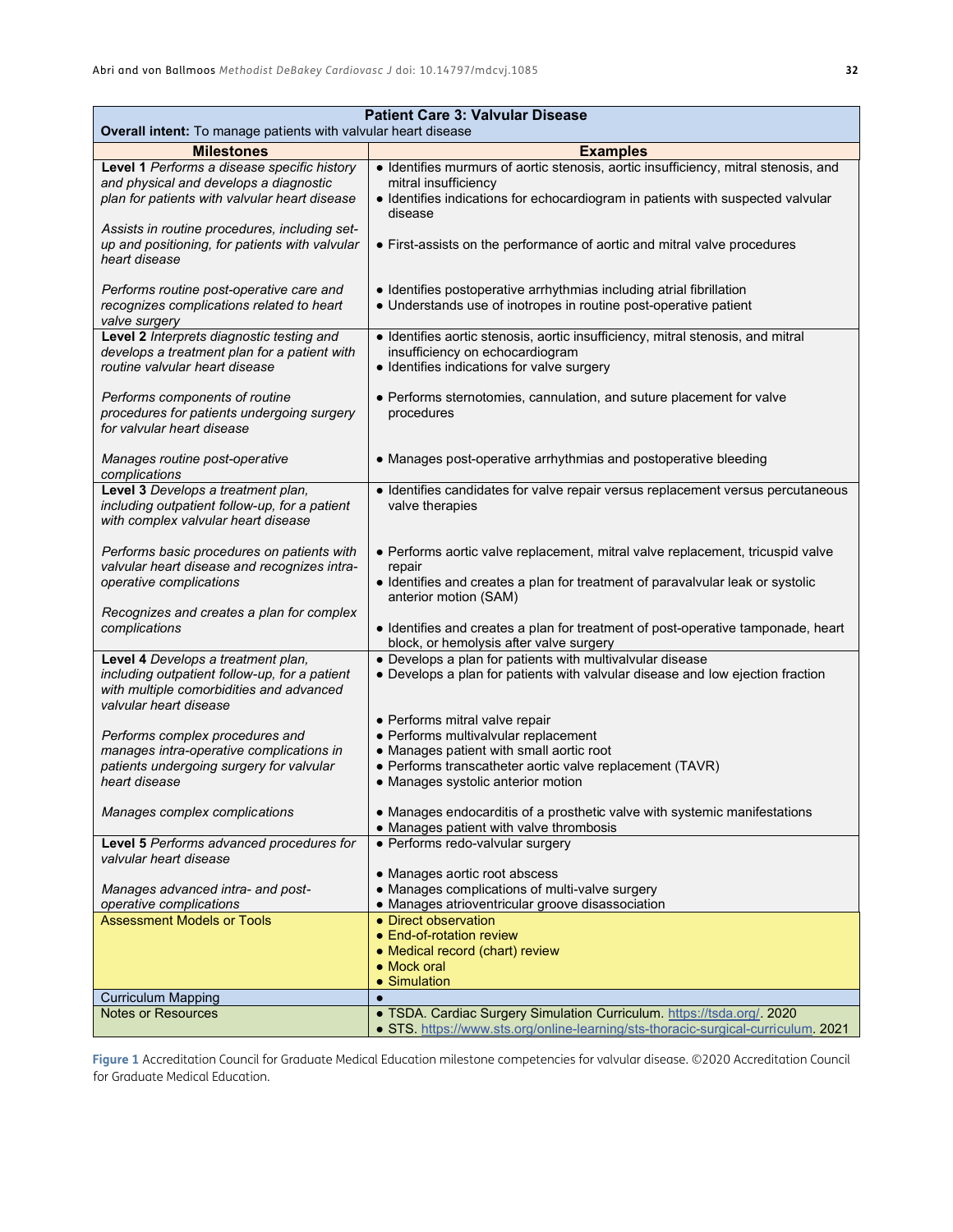## **CHALLENGES WITH CURRENT TRAINING PROGRAMS**

It is noteworthy that the competencies set forth by the ACGME and ABTS are minimum requirements. Many residents graduate with higher operative numbers and more experience than outlined. On the other hand, a changing practice environment with increasing scrutiny of outcomes, public reporting, and reimbursement being tied to outcomes has changed both the training environment and realities for new surgeons starting to practice. Several studies support the notion that educational reform in cardiovascular surgery is very much needed, with many graduates being incompletely prepared to practice. In a study by Shah et al., residents were asked to report whether they routinely served as the operative surgeon for the most common cardiac surgical procedures.<sup>6</sup> This study demonstrated profound heterogeneity in the operative experience of graduating residents. Graduating chief residents from all training pathways were surveyed, and nearly all reported that the only cardiac operations they routinely performed as the operative surgeon were coronary artery bypass grafting (CABG; 92%) and aortic valve replacement (AVR; 88%). In a different study, 16% of residents reported they had never performed an offpump CABG procedure during residency, although 88% of them intended on doing so in practice, $\frac{7}{7}$  and up to 12% of residents reported logging operations inaccurately to meet minimum requirements for board certification.<sup>[8](#page-7-8)</sup>

An increasing number of graduates also pursue additional training (roughly 50% in 2014, up from 10% in 2003).<sup>[9](#page-7-9)</sup> In a more current 2021 study by Bergquist et al., 40% of graduates reported additional training.[10](#page-7-10) This was closely tied to the length of their thoracic surgery residency, with those completing only a 2-year program most commonly pursuing additional training. Notably, few graduates from integrated 6-year thoracic surgery residency programs completed further training: 28% reported "inadequate training" as the reason for more training, 24% because it was required for a position, and 14% stated "personal reasons."

## **HETEROGENEITY IN CARDIOVASCULAR TRAINING**

Further subspecialization of thoracic and cardiovascular surgery adds more complexity to the training issue. With significant developments over the last few decades and increasing overlap with other specialties, the idea of achieving competency in all domains is becoming more challenging. The vastly different training pathways, one being a 6-year program after medical school and the other

a 2- or 3-year program following a surgical residency, add further heterogeneity in the way US residents are trained in cardiovascular surgery. In a survey that accompanies the annual in-training exam, 13% of residents reported no dedicated time in the cardiovascular surgery intensive care unit, and only 42% spent time in a cardiac care unit.<sup>11</sup> While two-thirds of trainees had a cardiology service rotation, including interventional cardiology, one-third did not spend dedicated time with a cardiology team. The reported cardiovascular operative time increased in the senior years of training. However, dramatic differences exist, with a range of 0 to 52 weeks per year spent on a cardiovascular surgery rotation. Some of this variability is likely explained by different career pathways chosen (thoracic versus cardiac), but the difference between trainees across the board is nonetheless remarkable. Although this data is self-reported, similar heterogeneity in training and operative exposure has been described in other studies comparing the rotation schedule of US programs, again supporting the notion that significant variation exists in how residents are trained.<sup>[12](#page-7-12)</sup>

## **KEEPING UP WITH NEW TECHNIQUES AND TECHNOLOGY**

The advent of TAVR has completely changed the paradigm of how we treat aortic stenosis. Those suspicious of that notion are reminded that by 2017, the volume of TAVR procedures for the first time exceeded the combined volume of isolated surgical aortic valve replacement (SAVR) and SAVR plus coronary artery bypass grafting[.13](#page-7-13) This development is not confined to the aortic valve or to valvular heart disease alone. Distal aortic pathologies have been treated with endovascular solutions for a while, and new technology continues to move the target more proximally, now providing solutions for the ascending aorta and the aortic arch, which have previously been the undisputed domain of open surgery. Even cardiac and pulmonary support devices are increasingly being designed for minimally invasive percutaneous use. Cardiovascular surgeons have a unique opportunity to become the ultimate valve, aortic, or heart-failure specialist, with a deep understanding of diagnosis and treatment options [\(Figure 3](#page-5-0)) and the ability to perform the full spectrum of procedures and manage complications thereof. Nonetheless, the question still remains: Can the necessary procedural training and such disease-specific competency truly be obtained during a thoracic surgery residency? Unlikely, unless it is at the cost of training in other areas.

In the case of structural heart disease and transcatheter valve therapies, professional societies offer no guidance or consensus in general on the requirements and competencies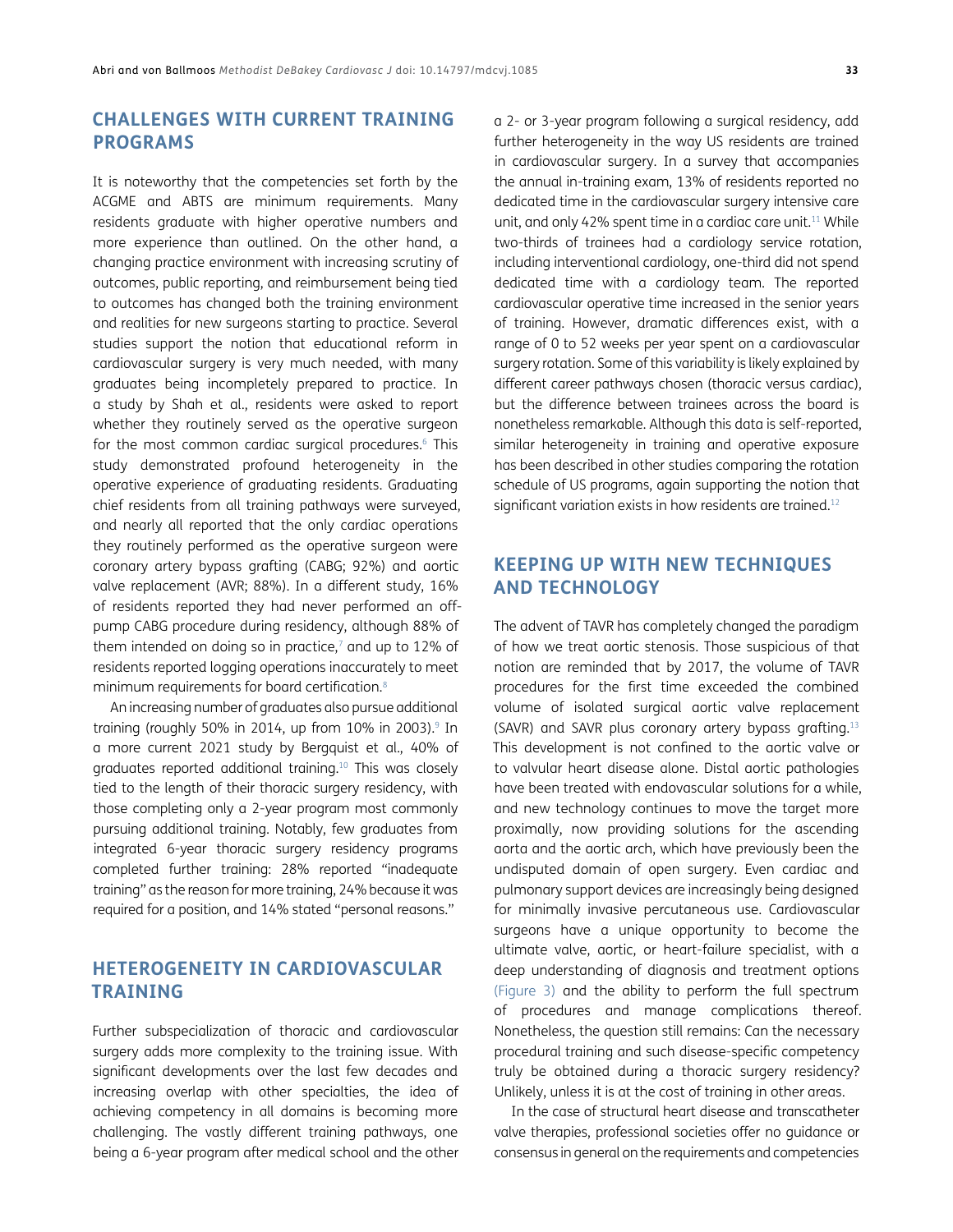that must be met, apart from very basic regulatory mandates[.14](#page-7-14) Procedural training and assessment in this arena currently are being offered in various forms, including nonaccredited postgraduate training programs; Food and Drug Administration-mandated industry-sponsored device-specific training courses using case discussions and simulation; industry-sponsored physician proctorship; and society-sponsored national conferences with simulation and case discussion.

In recent years, TAVR training and wire skills have also been incorporated into thoracic residency; however, the required exposure and case experience are minimal [\(Figures 1](#page-2-0), [2](#page-4-0)). For example, the ABTS requires residents in the cardiovascular track to complete 5 TAVR cases as the primary operator (an additional 10 as an assistant); 15 interventional wire-based procedures, including 5 left heart catheterizations, percutaneous coronary interventions, thoracic endovascular aortic repairs (TEVAR), or transcatheter edge-to-edge repair; and 10 intra-aortic balloon pump placements.

Residency programs that have embraced the rapidly occurring changes in structural heart disease treatment and management likely will graduate cardiovascular surgery trainees with sufficient experience to perform TAVR in conjunction with their cardiology partners as an equal member of the structural heart team. On the other hand, the already existing heterogeneity and gaps in training may widen further with the introduction of new technology and techniques across the spectrum of thoracic and cardiovascular surgery. As it stands now, only a minority of residents training in cardiovascular surgery routinely perform transcatheter therapies as part of their training (TAVR 36%; TEVAR 29%).<sup>6,[15](#page-8-0)</sup> Off-pump CABG, minimally invasive valve operations, and transcatheter aortic interventions were rarely performed by graduating residents as the operative surgeon (TAVR 36%; TEVAR 29%; MVr 40%; miniAVR 33%; and miniMVrR  $13\%$ .<sup>[6](#page-7-6)</sup>

The same applies to new techniques in cardiovascular surgery. Much of the new technology in the cardiovascular space aims at reducing the invasiveness of interventions. As such, the success of transcatheter therapies has caused a renewed interest and push for less-invasive surgical approaches, similar to what has happened in other surgical disciplines. Adoption of minimally invasive cardiac surgery (MICS) overall has doubled over the last decade, although implementation of these techniques has been much higher in Europe than in the US. There, roughly 50% of isolated mitral valve surgery is being performed using MICS techniques. By comparison, in the US it is about 20%.<sup>16</sup> An often-posed question is why US adoption of MICS has not been higher. The transatlantic differences may be explained in part by differences in reimbursement models and the medicolegal environment. Comparisons are also made to general surgery and thoracic surgery, where the standard of care is often an endoscopic minimally invasive approach. In our opinion, that comparison is not entirely fair as other surgical disciplines do not require anticoagulation, the use of a heart-lung machine, and cardiac ischemic time. Yet, MICS can be taught and learned safely and becomes costneutral and beneficial compared to standard sternotomy techniques after an initial learning curve.<sup>[17,](#page-8-2)[18](#page-8-3)</sup> Only a small minority of trainees in the US currently have the opportunity to perform MICS in the role of surgeon (MICS AVR 33%; MICS mitral valve surgery 13%).<sup>[6](#page-7-6)</sup>

| <b>REQUIRED HOURS</b> |    | <b>SKILL AREA</b>                                                                                                                      |
|-----------------------|----|----------------------------------------------------------------------------------------------------------------------------------------|
| 20 hrs total          |    | Simulation (hours required from any<br>technique-based simulation curriculum or<br>simulation of cardiopulmonary bypass<br>management) |
| 60 hrs total          |    | <b>ACQUIRED VALVULAR HEART DISEASE</b>                                                                                                 |
|                       | 25 | Aortic valve repair/replacement                                                                                                        |
|                       | 15 | Mitral valve repair/replacement                                                                                                        |
|                       | 5  | Tricuspid valve repair/replacement,                                                                                                    |
|                       |    | annuloplasty                                                                                                                           |
|                       | 5  | TAVR as primary surgeon                                                                                                                |
|                       | 10 | TAVR as assistant surgeon                                                                                                              |

<span id="page-4-0"></span>**Figure 2** American Board of Thoracic Surgery requirements for simulation & acquired heart valve disease. TAVR: transcatheter aortic valve replacement.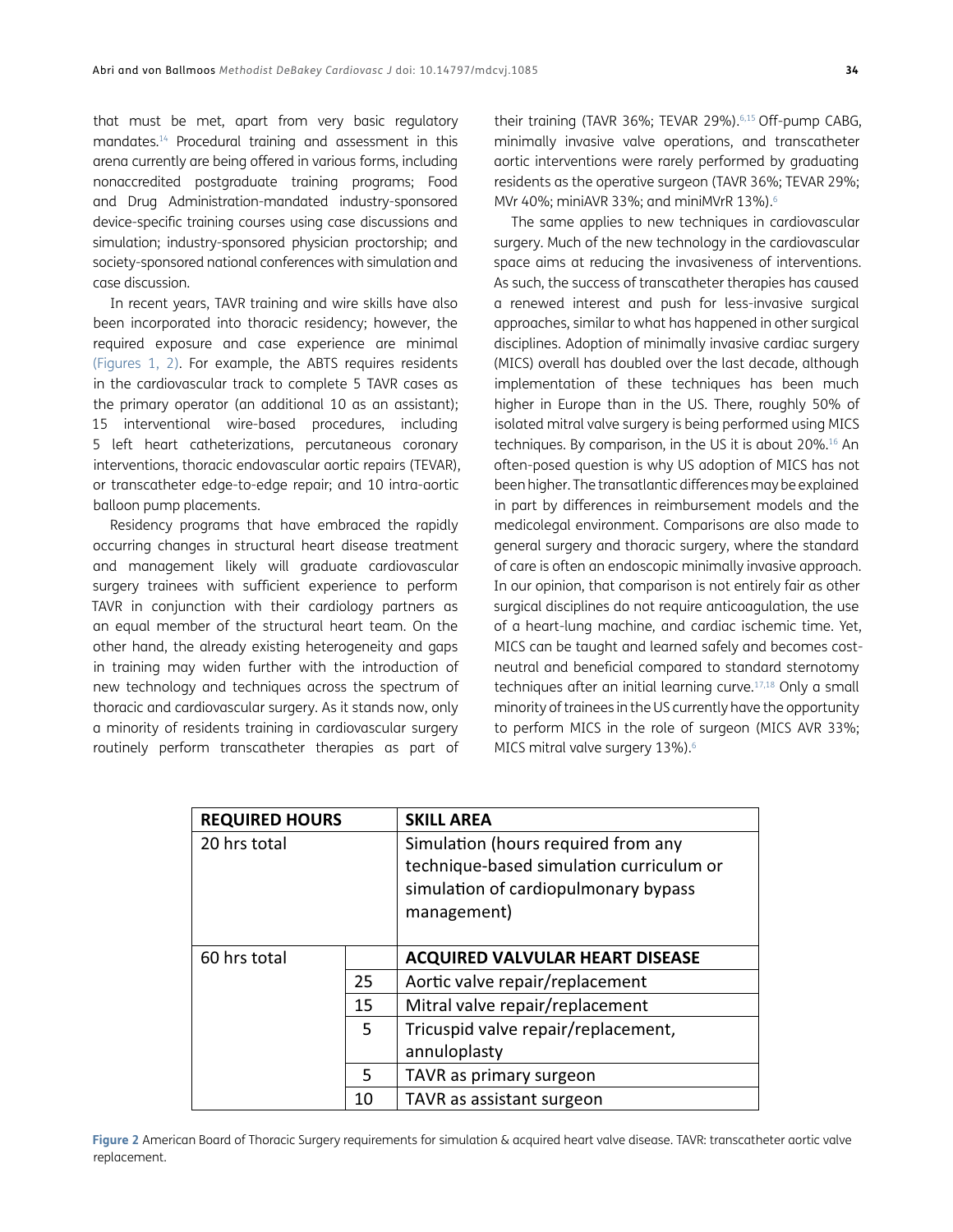

<span id="page-5-0"></span>**Figure 3** Triad of required expertise to master the full spectrum of therapeutic options in cardiovascular surgery.

Whether transcatheter therapies or MICS, the biggest challenge arguably remains the additional learning curves that must be mastered. Moving from more to less invasive also typically means trading tools and techniques of visualization. To be successful, one must have not only good dexterity but also competency and experience with multimodality imaging in the preprocedural and procedural phases of care. In other words, expertise is required in traditional surgical skills, imaging, and catheter-based skills to fully implement these new techniques.

## **AREAS FOR IMPROVEMENT IN CARDIOVASCULAR SURGERY EDUCATION**

We suggest that future efforts focus on four areas to improve cardiovascular surgery education: (1) education research (standardization and validation of assessments); (2) simulation (procedural skills); (3) surgical coaching (ongoing refinement of skills and education beyond residency); and (4) subspecialty certification (diseasespecific fellowships).

Although dated, the traditional apprenticeship model of surgical education is still widely prevalent. The ACGME suggests using direct observation, end-of-rotation review, and medical record review to assess residents. Evaluation

of surgical skills by master surgeons is key for providing trainees with feedback. However, the process for how this feedback is provided is left open to interpretation by, or personal preference of, the individual surgeon, and it is often devoid of clear metrics or standards.

#### **ASSESSMENTS**

A review of 292 published articles on surgical education found that the majority were editorial in nature, and less than 5% had experimental data to support claims.<sup>19</sup> Beyond the lack of appropriate research questions, many papers have grave methodological issues, such as missing an appropriate control group (56%) or an actual results section altogether (54%). In a recent study, Luckoski et al. set out to create an inventory of assessment tools in use across several US surgical residency programs.<sup>20</sup> They identified 42 unique assessment tools, of which only about 10% were used by more than just one program. Of all assessments, 60% were used monthly or less frequently. Two-thirds of instruments were retrospective global assessments rather than discrete observed performances. Only 10% of the assessment tools had established reliability or validity evidence. In other words, programs predominantly employ nonstandardized global assessment tools that lack reliability or validity evidence. This calls into question the usefulness of current tools to assess performance and progress, which make it nearly impossible to establish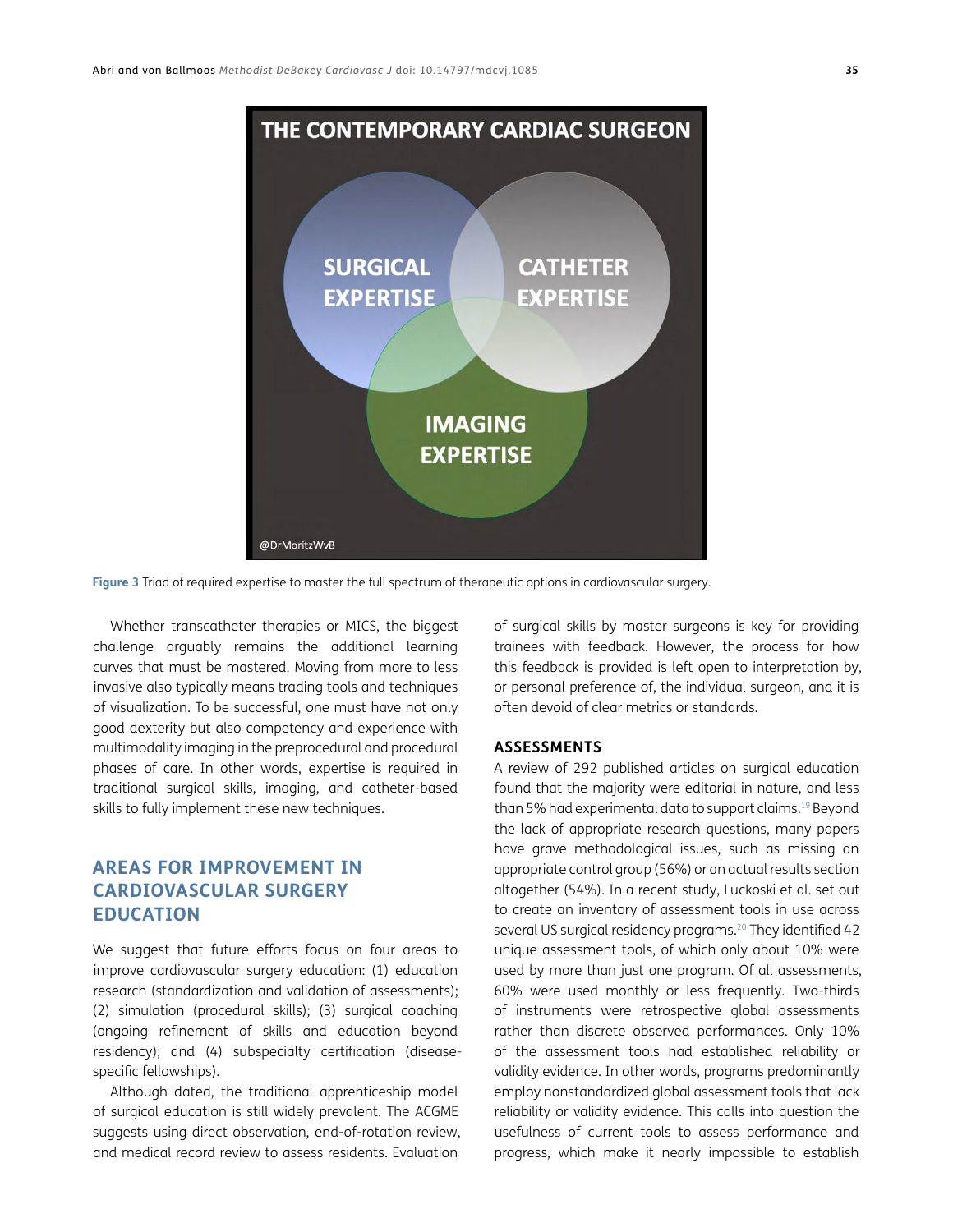competency standards across programs. There are metrics that could be used for a more reliable and standardized assessment. Examples are motion trackers to measure operator efficiency, pressure sensors tracking the force applied to tissue and instruments, or instrument kinematic tracking data for robotic platforms. Another example is radiofrequency tagging of surgical instruments that can be leveraged to measure frequency of instrument exchanges or efficiency for specific portions of a procedure. Based on this evidence, medical education programs need better tools to track training progress and identify gaps as well as tailored solutions for closing them. They also need to identify and validate objective simulation-based metrics to assess and monitor the progress of trainees throughout their training.

#### **SIMULATION**

A large body of evidence supports the use of simulation in surgical education. For example, substantial improvements in coronary anastomosis performance can be observed following simulation and deliberate practice.<sup>21</sup> Blinded assessment by faculty at the beginning, midpoint, and end of the simulation using video recording of the procedure can document the progress and provides a structured, lowstake environment for skills assessment and feedback for trainees. This has proven to be an extremely effective tool, regardless of the fidelity of the simulator. Computer and material science technology will continue to develop new tools that can be leveraged for educational purposes.

A randomized clinical trial and subsequent cohort study have demonstrated the effectiveness of handson and virtual reality simulation to train residents in endovascular procedures; residents were shown to have improved competency based on objective metrics, and the training reduced the chances of the attending taking over when the resident applied these skills in the actual clinical setting.[22,](#page-8-7)[23](#page-8-8) ABTS now has a 20-hour simulation requirement that applies to all residents, and the Thoracic Surgery Directors Association provides resources and links to simulation training, including commercially available surgical simulators. How that time is used is entirely up to the training programs and likely varies greatly. This variation highlights the need for a structured and validated simulation curriculum that can be implemented at reasonable cost at all training institutions. Furthermore, the annual in-training examination should consider adding a skills assessment in addition to assessing overall knowledge.

The traditional concept is that residency prepares its trainees for safe and independent practice, and that graduation occurs when those requirements are met. In reality, this assumption is becoming increasingly more difficult for all the reasons stated above. Surprisingly, coaching has played almost no role in surgery other than an informal one. Professional athletes, musicians, and executives rely heavily on coaches. No professional marathoner shows up to a race without their coach, and it is not because they don't know how to run. Why, then, would surgeons be exempt from that opportunity to achieve peak performance, continued growth, and pivoting when needed.

#### **COACHING**

Several studies have explored video-based coaching in surgery. The process typically matches an individual surgeon in practice with a surgical colleague who has been trained in the core principles of coaching. As part of the coaching, feedback on technical skills, cognitive skills, and decision making is provided. This concept is still novel in surgery and occasionally is met with skepticism, but it is gaining acceptance as a method of surgical education. As more surgeons look toward video-based coaching for quality improvement, a consistent definition of these programs, goals, and metrics for assessment will need to be established.<sup>24</sup> In addition to its value for recent graduates, surgical coaching also could provide an important support system for surgeons returning to work after an absence or for those starting new procedures. Overall, surgical coaching could become an important adjunct to support graduates and early career faculty with performance improvement opportunities, although the required investment in infrastructure and coaches is a potential hurdle.

#### **FELLOWSHIPS AND CERTIFICATION**

Finally, disease-specific fellowships and certification following thoracic residency could provide a structured avenue to gain comprehensive procedural skills and knowledge. Such training opportunities exist today, and various institutions offer fellowships in structural heart disease, transcatheter therapies, aortic disease, or advanced heart-and lung support and transplantation. However, there is currently no oversight or defined structure for such nonaccredited programs, and a great deal of variation exists in terms of duration, responsibilities, and expectations between institutions.<sup>14</sup> As such, these fellowships provide a temporary solution to afford graduates an opportunity to refine their skill set or acquire deeper expertise in a field, but they likely will be insufficient to keep up with the rapid evolution of treatment paradigms in cardiac surgery. Still, domain-specific fellowships and certification may provide the most realistic platform to acquire advanced skills beyond procedures that are routinely performed by cardiovascular surgeons.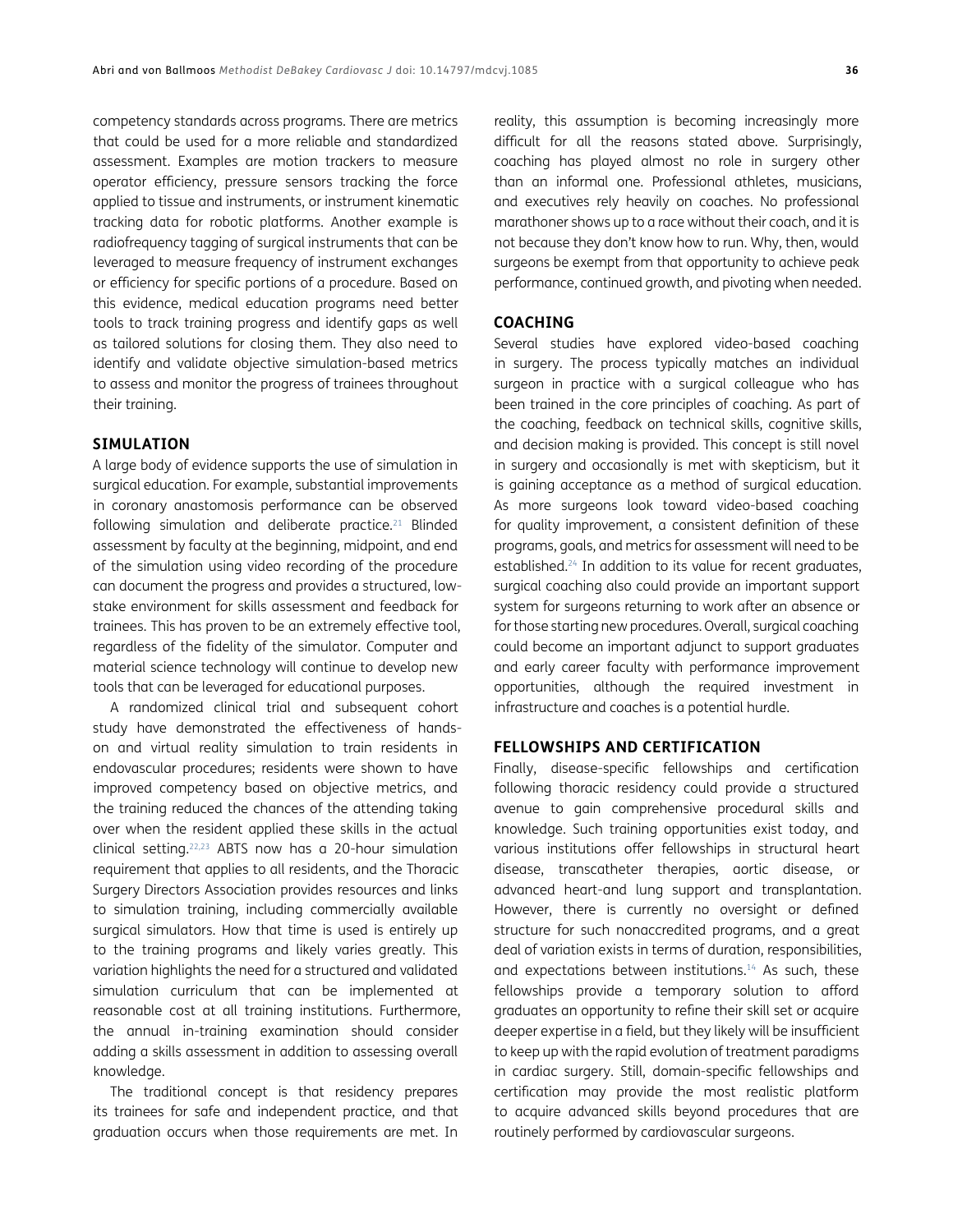## **CONCLUSION**

Cardiovascular surgery is a very dynamic and evolving specialty due to the rapid innovations and advancements in this field. Cardiovascular surgical training programs must adapt with these changes and adopt the necessary steps to graduate qualified cardiovascular surgeons with various skill sets who are able to successfully use all available options to provide the best care for patients.

## **KEY POINTS**

- **•**  The field of cardiovascular surgery is rapidly evolving despite it being a relatively new specialty, and cardiovascular training programs should consider including advanced technologies and therapies to their curricula.
- There is a great need to adopt simulation in the training and assessment of cardiovascular residents.
- A modern-day cardiovascular surgeon should be familiar with newer therapies including minimally invasive approaches and transcatheter procedures.
- Future efforts to improve cardiovascular surgery education should focus on standardizing and validating assessments, adding simulation of procedural skills, surgical coaching with ongoing refinement of skills and education beyond residency, and subspecialty certification such as disease-specific fellowships.

## **COMPETING INTERESTS**

The authors have no competing interests to declare.

## <span id="page-7-0"></span>**AUTHOR AFFILIATIONS**

#### **Qasim Al Abri, MD**

Houston Methodist DeBakey Heart & Vascular Center, Houston, Texas, US; Weill Cornell Medicine, New York, US

#### **Moritz C. Wyler von Ballmoos, MD, PhD, MPH**

Houston Methodist DeBakey Heart & Vascular Center, Houston, Texas, US; Weill Cornell Medicine, New York, US

## **REFERENCES**

- <span id="page-7-1"></span>1. **Hessel EA 2nd.** A Brief History of Cardiopulmonary Bypass. Semin Cardiothorac Vasc Anesth. 2014 Jun;18(2):87-100. doi: [10.1177/1089253214530045](https://doi.org/10.1177/1089253214530045)
- <span id="page-7-2"></span>2. **Moffatt-Bruce S, Crestanello J, Way DP, Williams TE Jr.**  Providing cardiothoracic services in 2035: Signs of trouble

ahead. J Thorac Cardiovasc Surg. 2018 Feb;155(2):824-829. doi: [10.1016/j.jtcvs.2017.09.135](https://doi.org/10.1016/j.jtcvs.2017.09.135)

- <span id="page-7-3"></span>3. **Arshad HB, Minhas AMK, Khan SU,** et al. National trends and outcomes of surgical aortic valve replacement with concomitant mitral valve surgery. Cardiovasc Revasc Med. 2021 Nov 16;S1553-8389(21)00743-0. doi: [10.1016/j.](https://doi.org/10.1016/j.carrev.2021.11.016) [carrev.2021.11.016](https://doi.org/10.1016/j.carrev.2021.11.016)
- <span id="page-7-4"></span>4. **Shahian DM.** Beyond public reporting. J Thorac Cardiovasc Surg. 2017 Jun;153(6):1627-1629. doi: [10.1016/j.](https://doi.org/10.1016/j.jtcvs.2017.02.036) [jtcvs.2017.02.036](https://doi.org/10.1016/j.jtcvs.2017.02.036)
- <span id="page-7-5"></span>5. **[ABTS.org](http://ABTS.org)** [Internet]. Chicago, IL: American Board of Thoracic Surgery; 2022. Operative Requirements; 2022 [cited 2022 Mar 21]. Available from: [https://www.abts.org/ABTS/](https://www.abts.org/ABTS/CertificationWebPages/Operative_Requirements_Home_Page.aspx) [CertificationWebPages/Operative\\_Requirements\\_Home\\_Page.](https://www.abts.org/ABTS/CertificationWebPages/Operative_Requirements_Home_Page.aspx) [aspx](https://www.abts.org/ABTS/CertificationWebPages/Operative_Requirements_Home_Page.aspx)
- <span id="page-7-6"></span>6. **Shah AA, Aftab M, Tchantchaleishvili V,** et al. Characterizing the Operative Experience of Cardiac Surgical Trainees: What Are Residents Really Doing in the Operating Room? Ann Thorac Surg. 2016 Jun;101(6):2341-9. doi: [10.1016/j.](https://doi.org/10.1016/j.athoracsur.2015.12.069) [athoracsur.2015.12.069](https://doi.org/10.1016/j.athoracsur.2015.12.069)
- <span id="page-7-7"></span>7. **Ricci M, Karamanoukian HL, D'Ancona G,** et al. Survey of resident training in beating heart operations. Ann Thorac Surg. 2000 Aug;70(2):479-82. doi: [10.1016/s0003-](https://doi.org/10.1016/S0003-4975(00)01543-5) [4975\(00\)01543-5](https://doi.org/10.1016/S0003-4975(00)01543-5)
- <span id="page-7-8"></span>8. **Robich MP, Flagg A, LaPar DJ,** et al. Understanding Why Residents May Inaccurately Log Their Role in Operations: A Look at the 2013 In-Training Examination Survey. Ann Thorac Surg. 2016 Jan;101(1):323-8. doi: [10.1016/j.](https://doi.org/10.1016/j.athoracsur.2015.07.047) [athoracsur.2015.07.047](https://doi.org/10.1016/j.athoracsur.2015.07.047)
- <span id="page-7-9"></span>9. **Stephens EH, Odell D, Stein W,** et al. A Decade of Change: Training and Career Paths of Cardiothoracic Surgery Residents 2003 to 2014. Ann Thorac Surg. 2015 Oct;100(4):1305-13; discussion 1313-4. doi: [10.1016/j.athoracsur.2015.04.026](https://doi.org/10.1016/j.athoracsur.2015.04.026)
- <span id="page-7-10"></span>10. **Bergquist CS, Brescia AA, Watt TMF, Pienta MJ, Bolling SF.**  Super Fellowships Among Cardiothoracic Trainees: Prevalence and Motivations. Ann Thorac Surg. 2021 May;111(5):1724- 1729. doi: [10.1016/j.athoracsur.2020.05.097](https://doi.org/10.1016/j.athoracsur.2020.05.097)
- <span id="page-7-11"></span>11. **Stephens EH, Walters DM, Eilers AL,** et al. Variability in Integrated Cardiothoracic Training Program Curriculum. Ann Thorac Surg. 2017 Jun;103(6):1984-1991. doi: [10.1016/j.](https://doi.org/10.1016/j.athoracsur.2017.01.079) [athoracsur.2017.01.079](https://doi.org/10.1016/j.athoracsur.2017.01.079)
- <span id="page-7-12"></span>12. **Ward ST, Smith D, Andrei A-C,** et al. Comparison of cardiothoracic training curricula: integrated six-year versus traditional programs. Ann Thorac Surg. 2013 Jun;95(6): 2051-4; discussion 2054-6. doi: [10.1016/j.athoracsur.2013.](https://doi.org/10.1016/j.athoracsur.2013.02.042) [02.042](https://doi.org/10.1016/j.athoracsur.2013.02.042)
- <span id="page-7-13"></span>13. **Reardon MJ, Thourani VH.** Racing to the Rubicon. J Thorac Cardiovasc Surg. 2018 Apr;155(4):1457-1458. doi: [10.1016/j.](https://doi.org/10.1016/j.jtcvs.2017.07.055) [jtcvs.2017.07.055](https://doi.org/10.1016/j.jtcvs.2017.07.055)
- <span id="page-7-14"></span>14. **Nguyen TC, Tang GHL, Nguyen S,** et al. The train has left: Can surgeons still get a ticket to treat structural heart disease? J Thorac Cardiovasc Surg. 2019 Jun;157(6):2369-2376.e2. doi: [10.1016/j.jtcvs.2019.01.011](https://doi.org/10.1016/j.jtcvs.2019.01.011)